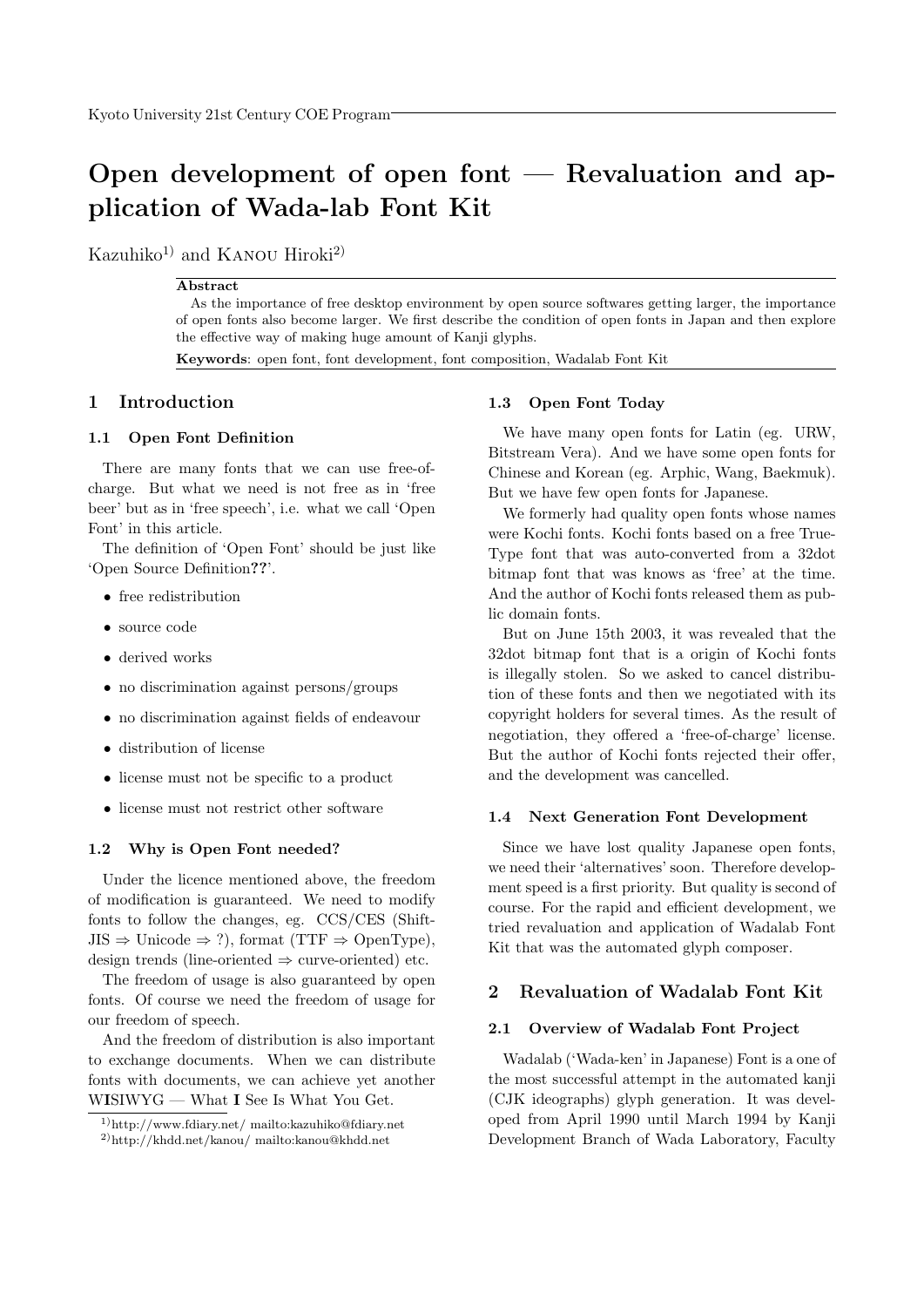of Engineering, the University of Tokyo. Original distribution of the font have four typefaces of JIS X 0208-1990 (includes 6355 kanjis) and two of JIS X 0212-1990 (includes 5801 supplementary kanjis) and total number of kanji glyphs exceeds 37,000.

At the time they published the result of the research, a set of generated font was released. The Wadalab Font was the only available open Japanese font in the late 1990s and they are widely used on non-commercial operationg systems and commercial Unices together with TeX and Ghostscript, even though the font was a demonstration of the experiment and not tuned nor fixed by hand at all.

#### 2.2 Technical Overview

Developers of Wadalab Font had an anbitious goal that a user, who adds a character by describing the combination of predefined parts, need no aesthetic judgment and all issues on balancing components are processed automatically by the system. The same policy is adopted in the realization of the outlines from the skeletons of glyphs. Only function to calculate outlines is defined for each type of elemtents of strokes and one function handles different sizes, aspect ratios, and slopes consistently. A set of function can also be tunable in the stroke width but different style of typefaces have different sets of rendering functions. Currently three styles—'mincho' (serifed), 'kaku-gothic' (sans serif with square strokes) and 'maru-gothic' (sans with rounded strokes)—are defined.

The process of outline generation is divided in three stages:

- exapnding abstract definition to the concrete coordinates of the skeleton
- calculating center lines from skeleton and extending to the stroke
- processing joins of elements and generating serifs at the end of elements.

Balancing of components with different complexity is handled by two strategies:

- displacing stems uniformly as far as possible
- ensuring the minimum distances of strokes for each pair of type of elements.

This algorithm make possible automatic kerning of components for vertical and horizontal combination of the components. For a nested combination, the initial position of the bounding boxes of surrounded components are defined in the surrounding component by the designer. Balancing engine performs repetitive computation to maximize inner components around the initial positions. The components are scaled by liniar transform after their relative sizes are settled. Detailed processes are described in two papers [2] and [3].

#### 2.3 Outline of the Wadalab Font Kit

Wadalab Font Kit?? is the glyph generator of Wadalab Font and written in UtiLisp, a dialect of Lisp widely used through 1980s in Japan. Renderers have about 7,500 lines (comments and empty lines not included) and graphical skeleton editor have 6,700 lines. Additionally, 12,700 glyph definitions and 2,600 master skeletons of primitive components (including non-kanji) is needed to build the Font.

The Kit was not publicly available because it was thought that very few people have interest in designing fonts and the system was not so user-friendly. But the retraction of Kochi Font raised public interest in digital typography, so Dr. Tetsurou Tanaka, who built the core of Wadalab Font Kit decided to release it just after the incident.

Nonetheless the design quality of machine generated glyphs are not so good, the basic algorithms they developed have a large generality and the system have very high flexibility enough to implement additional ideas. The quality of specific glyphs is essential for the quality of generated skeletons and concrete shape of strokes can easily spoil the balanced skeleton. That was partly because GUI of the glyph editor was too slow to use them interactively and they had no advisor of professional typographer. We believe if they had better enviroment, they accomplished much better glyph designs.

#### 2.4 Past Development

At June 15th 2003, we need to supply a pair of provisional font which substitute the original two typefaces of Kochi Font. Priority was given to (1) clearness of the source of the glyphs, (2) rapid release, (3) compatibility. In this time, the Font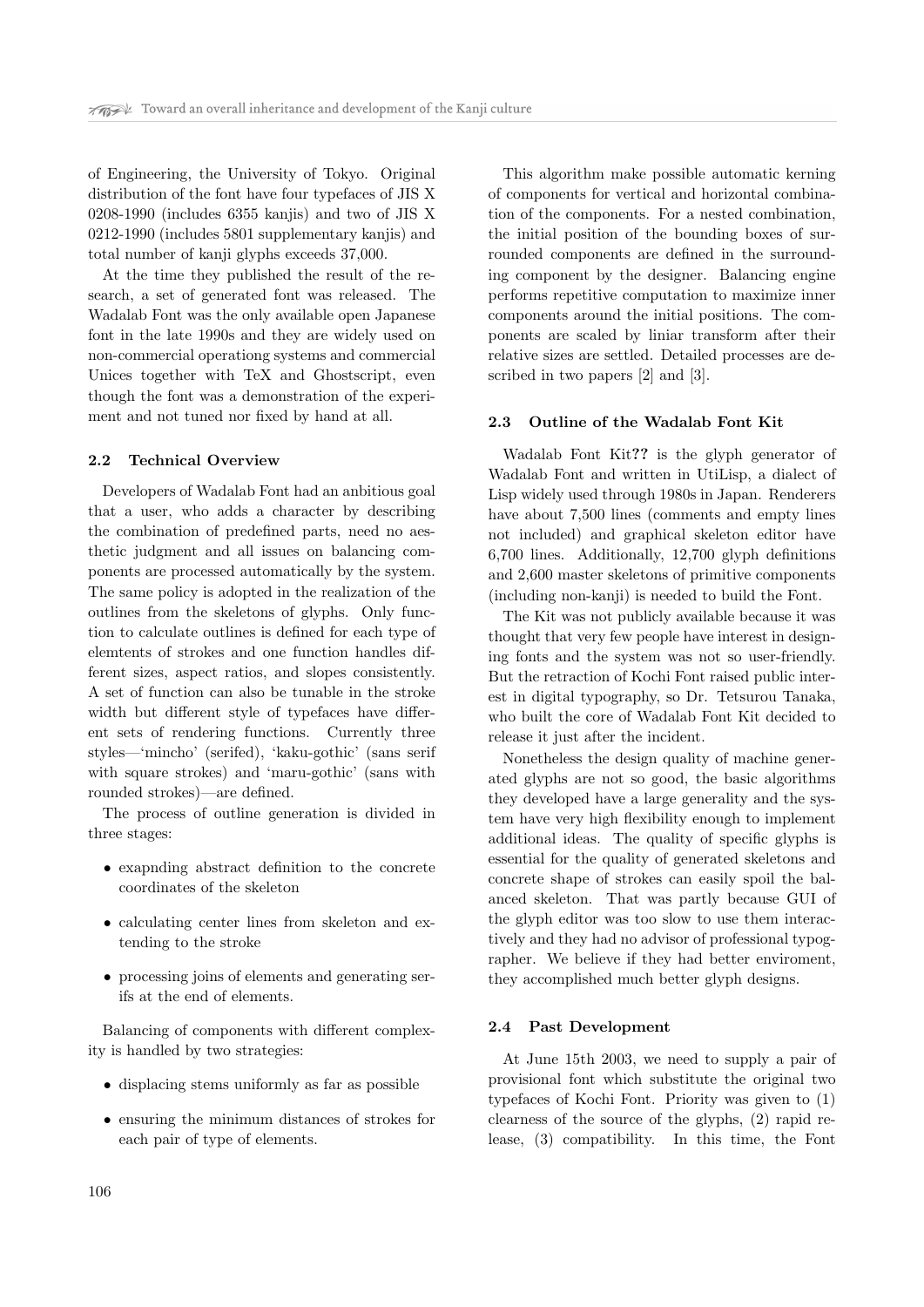Kit was not referred and commonly used glyphs of Wadalab Font in past was used. The tasks were shared by many peaple. Compilation of glyphs by Mr. Akagaki (Momonga Project), preparation of script to replace the glyphs depending on 32dot bitmaps by Kanou, registration to sourceforge.jp and other coordination by Kazuhiko, and so on. First version of substitute font was released at evening of June 18th. Scripting language of PfaEdit font editor?? was used to replace glyphs to clarify the operations what we applied to the original Kochi Font and to make the operation repeatable by everyone.

The second stage was porting of the Kit to current environment for revaluation and compilation. X11 interface code in UtiLisp/C was modified to operate the skeleton editor. Then several miscomposed glyphs were redefined and a few bugs in rendering code were fixed. Most of the bugs were in geometrical construction of outlines. For example, in case two auxilary lines are aligned nearly parallel directions, the crossing points go far unexpedtedly and the resulting glyph is totally broken. Procedures for anomalistic cases are added to make acceptable arbitrary combination of glyph sets, stroke styles and width parameters.

#### 2.5 Development in Current Plan

Analisys of source code for porting, bug fix and revaluation gave us some lessens that helps to plan our development in near future. The emphasis are put on:

- stimulating potential developers
- making collabration between programmers and designers easier
- postponing labor-intensive jobs as long as possible.

To encourage developers, we are porting these codes to Common Lisp and allow casual trial on user's favorite Lisp compilers. We should attract not only programmers, but people who can contribute through their aesthetical senses. For such people, programmers should prepare much rooms for cutomization without customizing the glyph. We should abondon some policies to calculate everything that programs can do and introduce exampleoriented approach more extensively. On this point, we must have many things to learn from the teaching approach used in KAGE. Improvement of skeleton editor is also anticipated. This is not necessarily porting of original implementation. Alternatively, it is possible to add a feature to edit skeleton to an existing font editor.

We think that migration from a calculationoriented approach to an example-oriented approach will derive better appearance of for two reasons. Giving multiple master patterns allows us to different proportions in different aspect ratio. For example, while horizontal bar in (ideographic number ten) is set on optical center (slightly above the geometrical center), when if it is used in right part of a glyph (the cases of  $\quad/ \quad / \quad /$ ) the horizontal bar is appearently raised from the center. When the part comes in left  $( / )$ , this component has narrower width and higher horizontal bar. Similarly, algorithms used in outline generation has difficulties to meet all sizes and thickness of the same type. This makes the customization very difficult other than a skilled programmer with a excellent sense of beauty. Designers will prefer to give examples even the number of strokes to define is a tenfold of explicit programming.

In some cases that current algorithm gives bad balance, the glyph must be defined as an inpartible component to get better appearance. It is waste of man-power to adjust all glyphs manually because when the algorithm is improved manual glyphs become unnecessary. We are trying automatic extraction of outlines from Ayu 20dot bitmap font?? (Figure 1). This is selected because of the simple line style and clear provenance—it is derived from a design by one of the authors.

# 3 Challenges in Open Font Development

The reason that makes open font development difficult is various. Each of them are not critical, but the combination of them makes work difficult. If you don't require design consistency at all, open development can easily provide you a set of glyph by simply dividing designing task. This type of group work necessary brings to a gross disunity. Differences among glyphs designed by different workers